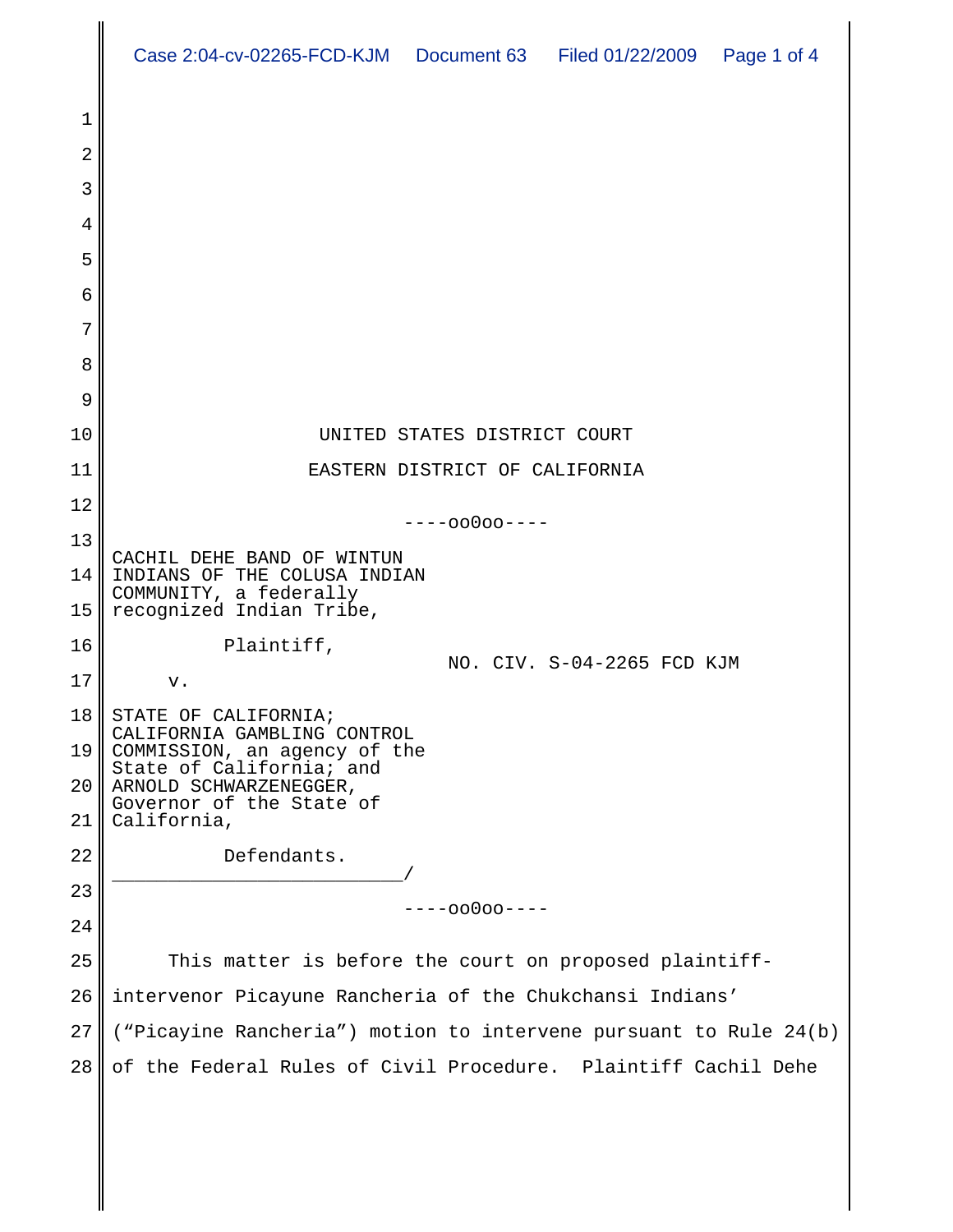1 2 3 4 5 6 Band of Wintun Indians of the Colusa Indian Community ("Colusa") does not oppose the motion so long as the litigation schedule is not delayed by reason of such intervention. Defendant State of California, California Gambling Commission (the "Commission"), and Arnold Schwarzenegger (collective, the "State defendants") oppose the motion.

7 8 9 10 11 12 13 14 15 16 17 18 19 20 21 22 23 Rule 24(b) of the Federal Rules of Civil Procedure provides, in relevant part, "On timely motion, the court may permit anyone to intervene who . . . has a claim or defense that shares with the main action a common question of law or fact." Fed. R. Civ. P. 24(b). A court may grant permissive intervention where the applicant demonstrates (1) independent grounds for jurisdiction; (2) the motion is timely; and (3) the applicant's claim or defense, and the main action, have a common question of law or fact. Wilson, 131 F.3d at 1308 (quotations and citation omitted). Even if the applicant satisfies these requirements, the court has discretion to deny intervention based upon other considerations relevant to the individual circumstances of the case before it. See Donnelly v. Glickman, 159 F.3d 405, 412 (9th Cir. 1998); Venegas v. Skaggs, 867 F.2d 527, 530 (9th Cir. 1989). Permissive intervention focuses on possible prejudice to the original parties to the litigation, not the intervenor. See Moore's Federal Practice 3d Ed. § 24.10(1)(2003).

24 25 26 27 28 In this case, proposed plaintiff-intervenor Picayune Rancheria alleges that the Commission breached its Gaming Compact with the State of California by miscalculating the total number of licenses in the gaming device license pool. (Proposed Compl. in Intervention [Docket # 55], filed Jan. 2, 2009.) Proposed

2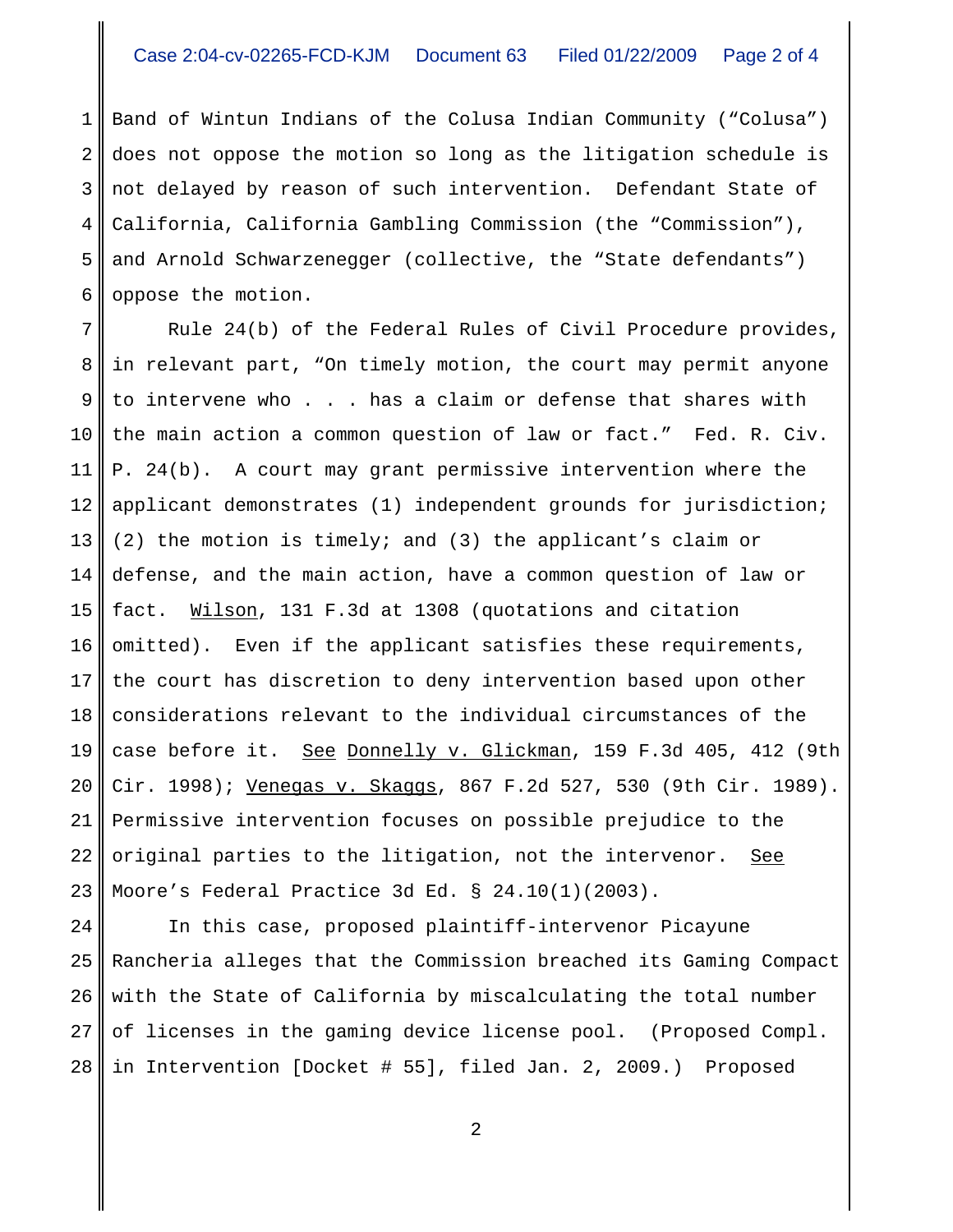1 2 3 4 5 6 7 8 9 10 11 plaintiff-intervenor seeks a declaration that "the correct number of licenses in excess of 32,151 in the gaming device license pool" should be available for issuance to Proposition 1A Tribes, including the Picayune Rancheria. (Id. ¶ 60.) The State defendants concede that the proposed claim "if not precisely identical, is very similar to the second claim for relief" in plaintiff's complaint. (Defs.' Opp'n, filed Jan. 16, 2009, at 2.)<sup>1</sup> As such, there is no dispute that (1) there is an independent basis for jurisdiction for the claim; (2) the motion is timely;<sup>2</sup> and (3) the proposed claim shares common questions of law or fact with plaintiff's claims.

12 13 14 15 16 17 18 19 20 21 Rather, the State defendants' oppose the motion to intervene on the sole ground that the Proposed Complaint in Intervention, if filed, will be subject to dismissal under Federal Rule of Civil Procedure 19 for failure to join indispensible parties. Defendants previously and successfully raised this issue before this court in Colusa I. However, in 2008, the Ninth Circuit reversed the court's order with respect to its Rule 19 analysis. Cachil Dehe Band of Wintun Indians of the Colusa Indian Cmty. v. State, 547 F.3d 962 (9th Cir. 2008). The Ninth Circuit's decision is binding precedent on this court. See United States

22

<sup>23</sup> 24 25 Defendants assert that the claim is identical to the First Amended and Supplemental Complaint filed in Case No. 2:07 cv-1065 ("Colusa II"), which is part of this consolidated matter. However, a review of the relevant complaints filed by plaintiff demonstrate that it is similar to the claim asserted by plaintiff in Case No. 2:04-cv-2265 ("Colusa I").

<sup>26</sup> 27 28  $2^2$  While the original complaint in this action was filed in October 2004, the case has been pending before the Ninth Circuit since mid-2006 and the Ninth Circuit's mandate was not filed in this court until November 14, 2008. The instant motion to intervene was filed January 2, 2009. None of the parties contend that the motion is untimely.